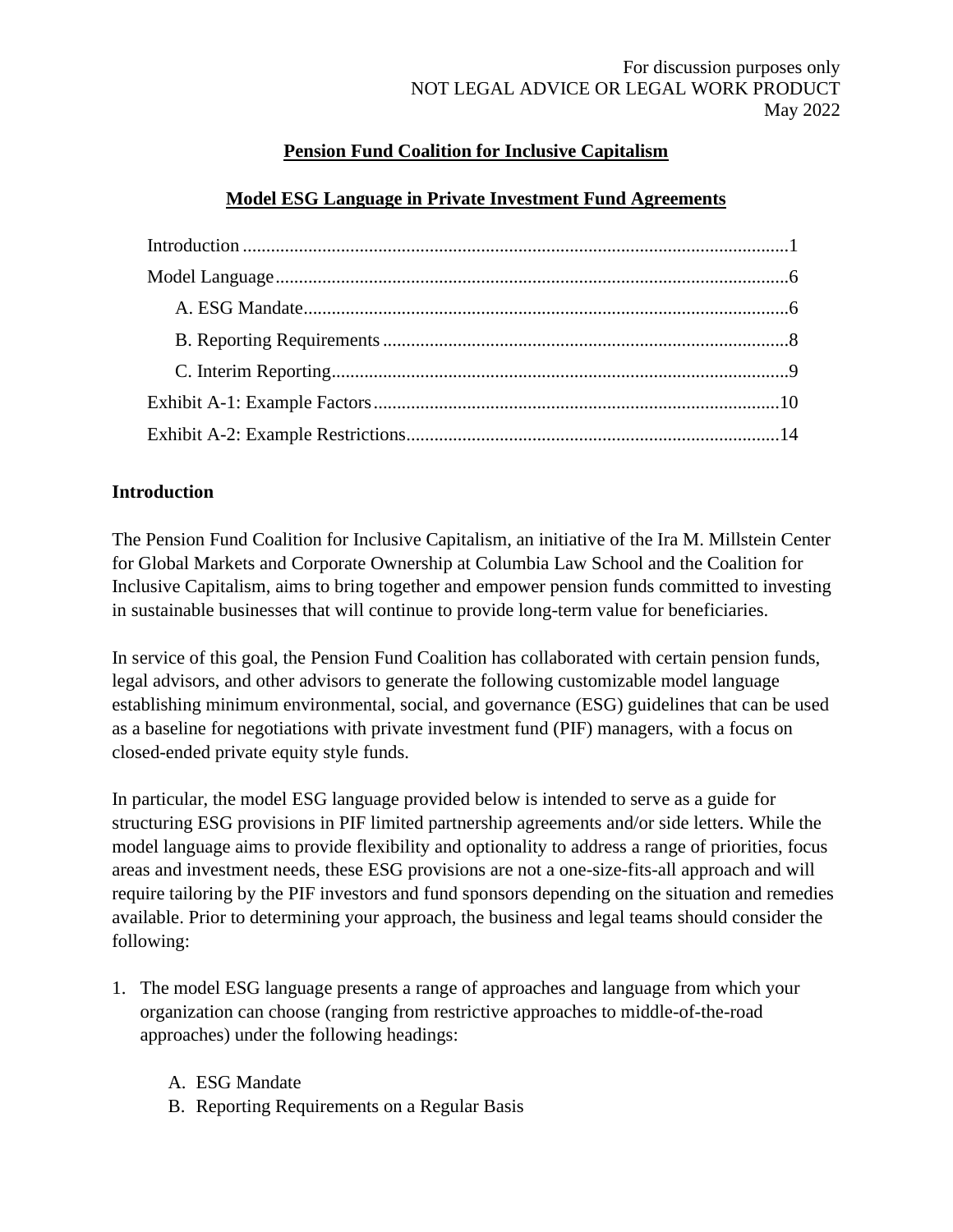## C. Additional Interim Reports

Each clause is designed to be inserted into a broader agreement with a PIF manager. This model ESG language is meant to apply to active asset managers in PIF investments;<sup>1</sup> the Pension Fund Coalition has separately developed model ESG language intended to apply to active asset managers in public equities.<sup>2</sup>

- 2. Prior to using the model ESG language, identify to what extent the ESG language will be used by investment professionals (in diligence and monitoring) or counsel (in documentation) in pursuing ESG priorities, and consider the following:
	- a. What are your organization's ESG priorities, and what does ESG mean to your organization? For example, how does your organization prioritize each of social, environmental and governance issues? Which issues are higher priorities? How does your organization integrate and assess each factor uniquely and as interrelated considerations? It is important to assess your organization's broader objectives and priorities (i.e., financial returns, diversification, geographic considerations) to appropriately tailor ESG provisions, an exercise which may be aided by the use of targeted due diligence questionnaires, such as ILPA's DDQ 2.0 on ESG and Diversity, Equity and Inclusion (integrating PRI's LP PE Responsible Investment DDQ on ESG matters).
	- b. How do you intend to integrate and account for ESG factors in your investments? For example, is your organization primarily driven by profitability and integrates ESG considerations in the investment research process among the factors to consider from a risk-management or value creation perspective? Is your organization's strategy intended to focus on ESG themes in a way that seeks to achieve certain ESG outcomes? Clarify with the PIF manager what their default assumption is, as their starting point may be different from yours. Your position on this question will inform your negotiation strategy and how highly to prioritize certain clauses in the model ESG language.
	- c. What is your organization's mission statement as it pertains to ESG, and how do you think about achieving that mission? For example, many PIF investors seek to utilize

<sup>&</sup>lt;sup>1</sup> While these contract provisions were not drafted for negotiations with fixed-income investment managers, an asset owner may consider reviewing the model contract provisions with its legal and business teams and advisors to determine which provisions, if any, may be useful in that context. In this scenario, the asset owner and its advisors would need to adjust the model provisions for the fixed-income context, keeping in mind that there are a host of debt-specific issues that the model provisions do not contemplate or take into account.

<sup>2</sup> For PIFs that hold public equity positions, proxy voting is an important component of a pension fund investor's public equity engagement process. Such investors should refer to the Model ESG Language for Public Equity Investments for proposed approaches (pp6–7).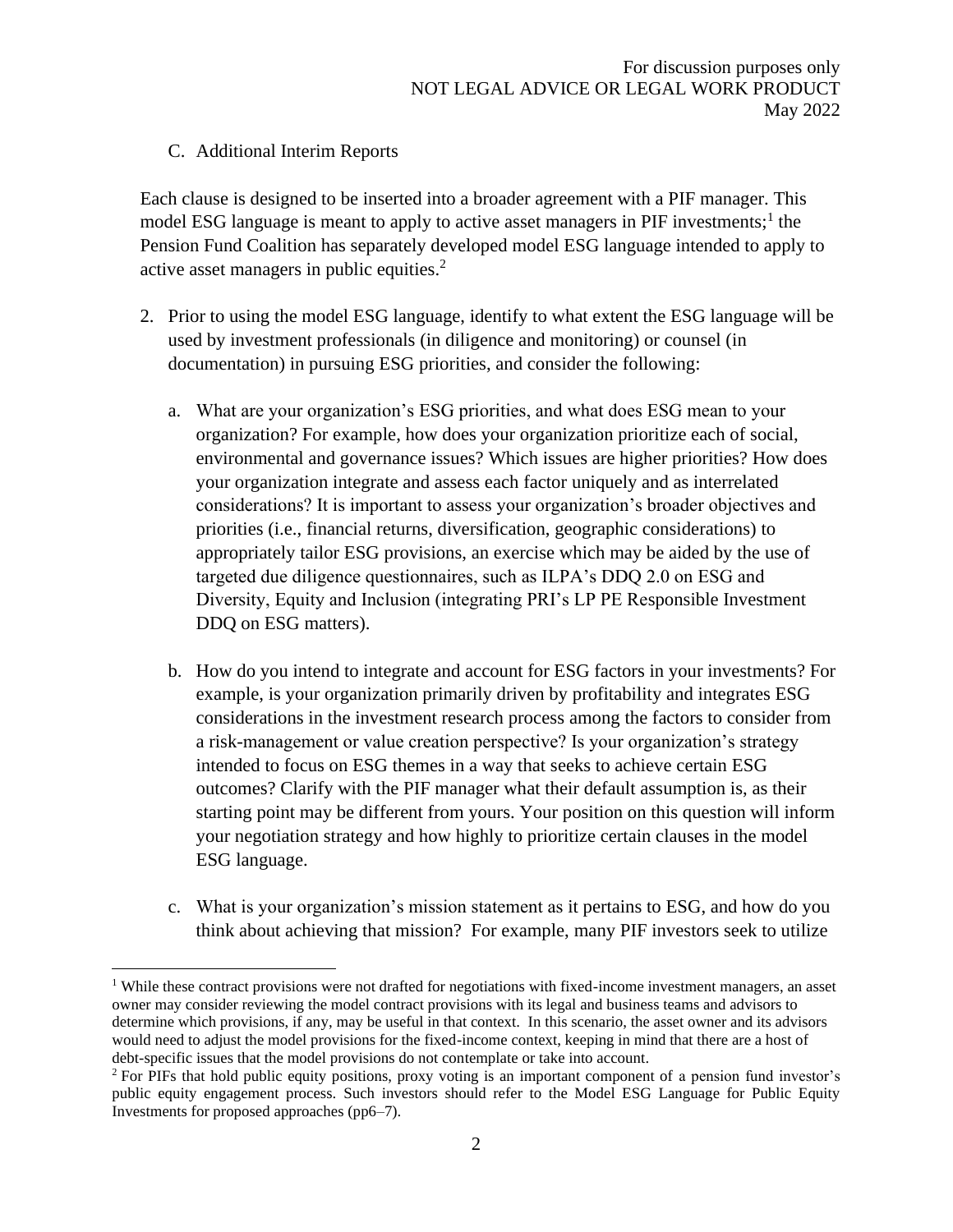ESG factors to drive value creation, support the goal of achieving superior riskadjusted returns, and mitigate financial risks in the portfolio and system risk in the markets. PIF investors can apply different strategies towards this mission and will want to discuss with PIF managers how to best incorporate those strategies at the PIF manager level as well as into their investment decisions and monitoring and reporting relating to investments. When negotiating ESG provisions in investment contracts, you should think about and work with asset managers on clarifying both the mission and end goals, as well as how to best make investment decisions to reach those goals.

- i. For example, at the portfolio company level, you may want the PIF manager to (w) systematically incorporate diligence of the financial materiality of ESG factors; (x) affirmatively invest on behalf of the PIF in ESG-aligned investments,  $(y)$  avoid or dispose of non-ESG-aligned investments, and/or  $(z)$  allow the PIF to invest in high-risk or high-potential companies through which the PIF manager may affect positive change on behalf of the PIF through engagement and value creation.
- ii. At both the PIF manager and portfolio company levels, consider adopting a standardized reporting template (which may be attached as an exhibit) to assess compliance and achievement of ESG targets, and where appropriate include economic incentives based on ESG metrics. When negotiating ESG provisions in PIF agreements, the parties should consider and clarify the mission, goals, appropriate metrics, performance indicators, and monitoring and reporting to measure progress on achieving those goals, as well as how to most effectively make investment decisions to reach those goals.
- d. How do you want the ESG provisions to fit within the context of the broader PIF agreements,<sup>3</sup> as well as the subscription or other credit lines employed by the PIF? These terms may include other key business/commercial terms, such as (a) ESGlinked performance fee structures or other manager compensation terms, (b) availability of ESG-credit lined facilities, (c) PIF manager's fiduciary obligation to maximize return on investment, (d) potential for sharing the costs of compliance with ESG requirements at the PIF and portfolio company level, $4$  and (e) duration of the PIF agreements and available remedies for breach (including of ESG provisions). To what extent are ESG considerations a policy requirement as compared to optional additional terms? As ESG provisions will be among the many terms on the

<sup>&</sup>lt;sup>3</sup> As an example, FCLTGlobal's Model for Long-Term Contract Provisions provides an approach to consider ESG within broader investment agreements (available at https://www.fcltglobal.org/wp-content/uploads/Institutional-Investment-Mandates-Anchors-for-Long-term-Performance\_FCLTGlobal.pdf#page=16).

<sup>4</sup> Costs of compliance or establishing ESG functions within the PIF manager are often charged to the PIF (and indirectly its investors), although much of such expense should arguably be deemed part of the PIF manager's overhead and therefore be covered by the Management Fee.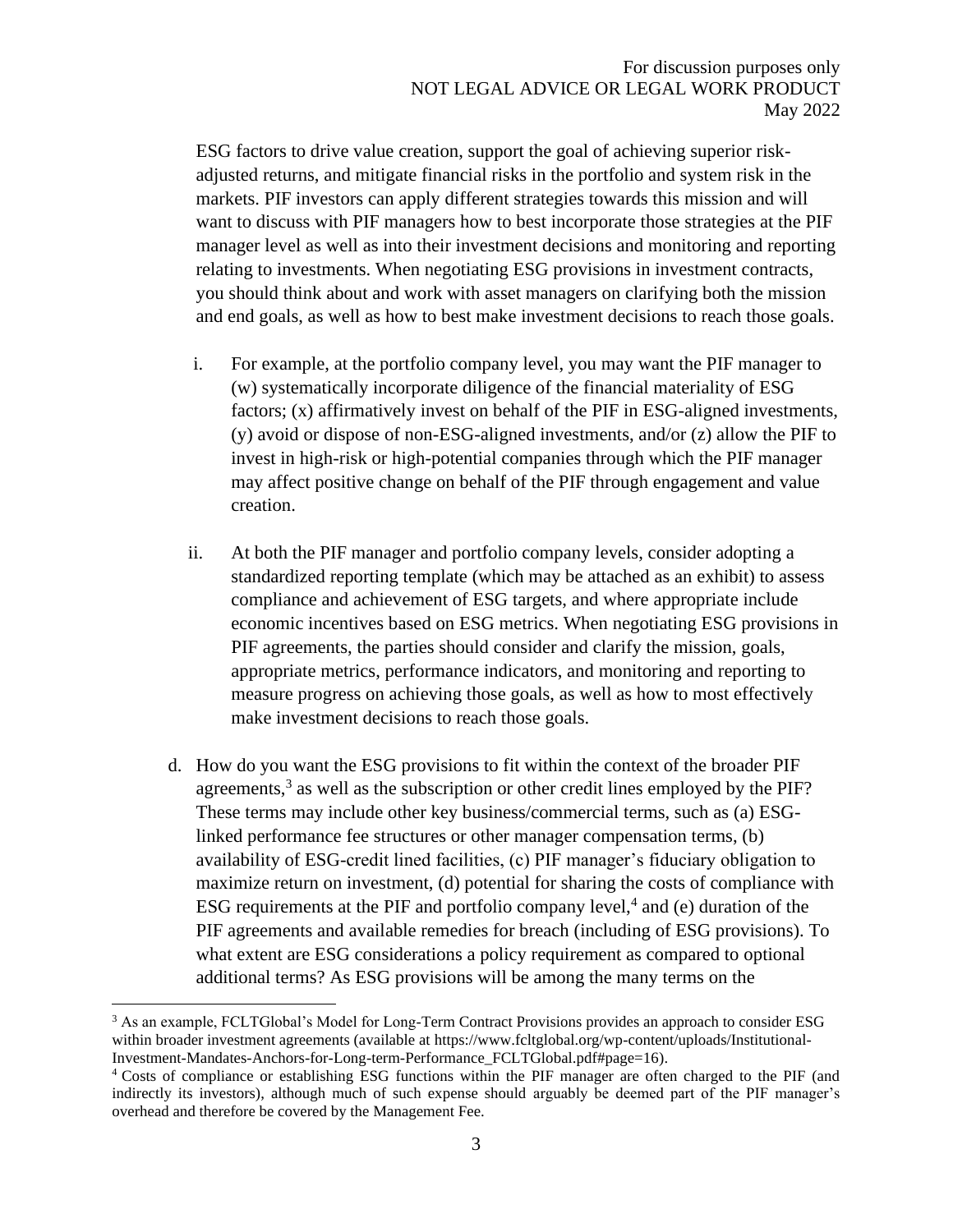negotiating table, it will be helpful to consider that some PIF managers may not agree to robust ESG provisions. Additionally, many PIF investors currently do not yet have ESG provisions in their side letters or other agreements with PIF managers and requesting new provisions may require discussion around "low-bar" versus "highbar" requests, as well as what PIF managers may require from investors to accommodate such requests (e.g., specific reporting may result in increased administrative burden and could lead to additional fees charged to the PIF while streamlined ESG obligations could result in substantial discretion for the PIF manager). As a result, it is important to assess your organization's broader objectives and priorities against those of the PIF managers so you can determine where you are willing to compromise, what is non-negotiable, and which versions of the model ESG provisions, if any, you propose.

- e. What are your organization's policies and procedures as they pertain to ESG when selecting PIF managers? For example, consider whether the PIF manager has (a) signed on to best practices, such as the ILPA Diversity in Action initiative,<sup>5</sup> United Nations-supported Principles for Responsible Investment ("UNPRI") or Operating Principles for Impact Management (the "Impact Principles"), (b) ESG policies and procedures in place, and/or (c) systems in place to monitor progress based on ESG targets (whether focused on diversity, reducing carbon footprint or other measures)To what extent does your organizations ESG policies and procedures seek specific compliance or outcomes at the level of the PIF manager and/or at the level of the portfolio companies held by the PIF?<sup>6</sup>
- f. What remedies are appropriate or required if the PIF manager fails to provide required reporting or otherwise comply with the ESG provisions (e.g., (a) is a default to be deemed a "material default", (b) will part of the PIF manager's carry be deferred while out of compliance, and/or (c) will investments be suspended while the PIF manager is out of compliance)?

Depending on your organization's specific circumstances and situation, the model ESG language may need to be significantly adapted or revised. When negotiating and incorporating this model ESG language into the applicable PIF agreements, you should align with PIF managers on, among other things, the definitions of ESG-related terms, implementation, and monitoring. You

<sup>6</sup> Securities regulators such as the SEC in the U.S. and the European Council (through the AIFMD) in Europe are increasingly focused on how asset managers disclose (and support the disclosure) of ESG strategies and performance. A PIF investor will be looking to the same as to whether the PIF manager's policies also support compliance with the LPA/side letter and covenants addressing ESG. A succinct summary of ESG disclosure rules and standards for the asset management industry, as of January 2022, is available at:

<sup>5</sup> Additional information available at https://ilpa.org/ilpa\_diversityinaction/.

https://client.clearygottlieb.com/63/2279/uploads/2022-01-18-a-snapshot-of-global-sustainability-disclosure-rulesfor-asset-managers.pdf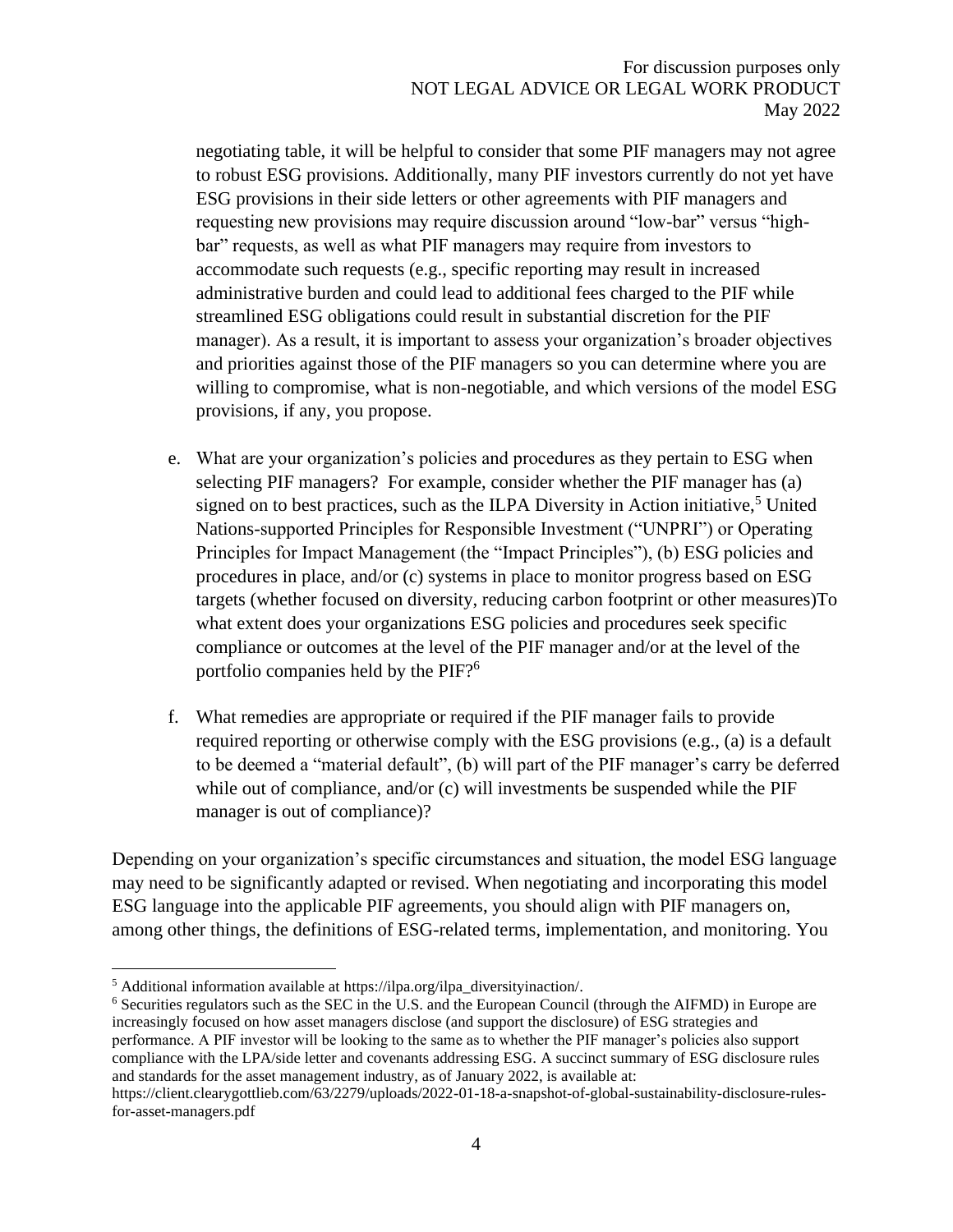should also consult with your legal counsel in determining how or to what extent to use the model ESG language within the context of your PIF agreements.

Finally, this model ESG language is general in nature, and should be tailored to the specific legal or business situation at hand. This introduction and the model contract language set forth in further detail below are not legal advice, and should not be considered or relied on as legal advice.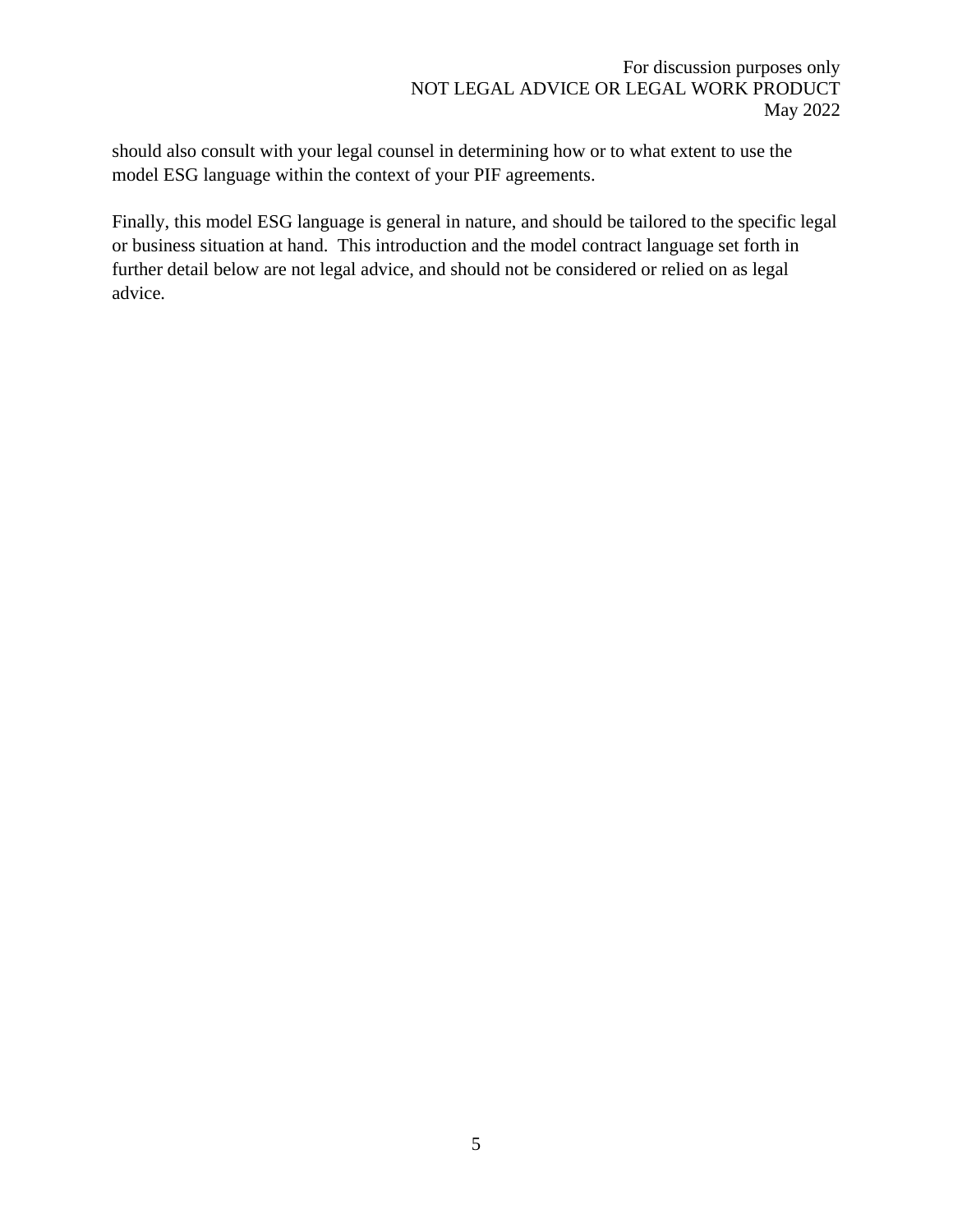## <span id="page-5-0"></span>**Model Language<sup>7</sup>**

### <span id="page-5-1"></span>**A. ESG Mandate (clauses (a) and (b))**

(a) The General Partner hereby acknowledges that:

#### *Approach 1: Investors with individualized ESG investment policies/guidelines*

Investor has informed the General Partner of its desire to invest in a responsible manner that takes into account [and prioritizes] Environmental, Social and Governance ("ESG") criteria, and confirms that it is aware that Investor has endorsed a list of ESG criteria as set forth in Exhibit A attached hereto (the "ESG Policy").<sup>8</sup> The General Partner hereby acknowledges receipt of the ESG Policy and agrees that the General Partner will, and will ensure that its Affiliates will [consider] / [incorporate] / [comply with the guidance set forth in] the ESG Policy [into] / [in] its investment decision making processes on behalf of the Partnership. [The General Partner will, upon request of Investor on a quarterly basis, confirm that it has complied $9$  with this clause for the prior quarterly period preceding such request.<sup>[10]</sup> Investor may update the ESG Policy periodically, in connection with its internal policies and procedures, and will provide the General Partner with such updates promptly, so that the General Partner shall take such updates into account in connection with any future investments. The General Partner shall promptly notify Investor in the event that the General Partner is unable to comply with the updated ESG Policy, and Investor and the General Partner shall have good faith discussions and address the areas where the General Partner is out of compliance.

 $<sup>7</sup>$  This language is framed for inclusion in an investor's side letter, but can also be adapted for use in a Master Side</sup> Letter or the Partnership's limited partnership agreement for the benefit of all partners, although that would mean that the "ESG Policy" is one that all LPs will be willing to apply.

<sup>&</sup>lt;sup>8</sup> Consider attaching Investor's internal ESG Policy / guiding principles as an Exhibit to the Investor's side letter, if applicable. Alternatively (or if Investor has not yet established an ESG Policy for its organization), Investor may list ESG factors the Investor wants the General Partner to affirmatively consider (see Exhibit A-1 and Exhibit A-3 for example priorities) or include any specific industries or types of companies in which the Investor and/or PIF is prohibited from investing (see  $Exhibit A-2$  for example guidelines on investment restrictions), or a combination of both.

<sup>9</sup> See Approach 2 re: Standardized Metrics and Reporting.

<sup>&</sup>lt;sup>10</sup> Please note that the General Partner may request to include some exemptions to this requirement, which is commonly seen in PE context along the following lines: "provided, however, that the General Partner shall not be obligated to act, or refrain from acting, in any manner that the General Partner believes, [in its sole discretion][in its reasonable discretion], is either (i) inconsistent with the General Partner's other duties under the limited partnership agreement or at law, or (ii) inconsistent with its primary obligation to maximize the value of the Partnership for the benefit of all of its Partners." (However, there is no need to offer up this language in the first instance. Ultimately, Investor should decide whether they want the General Partner to make the trade-off in monetary return, or simply want the General Partner to diligence ESG and apply the findings to their return-oriented investment process.)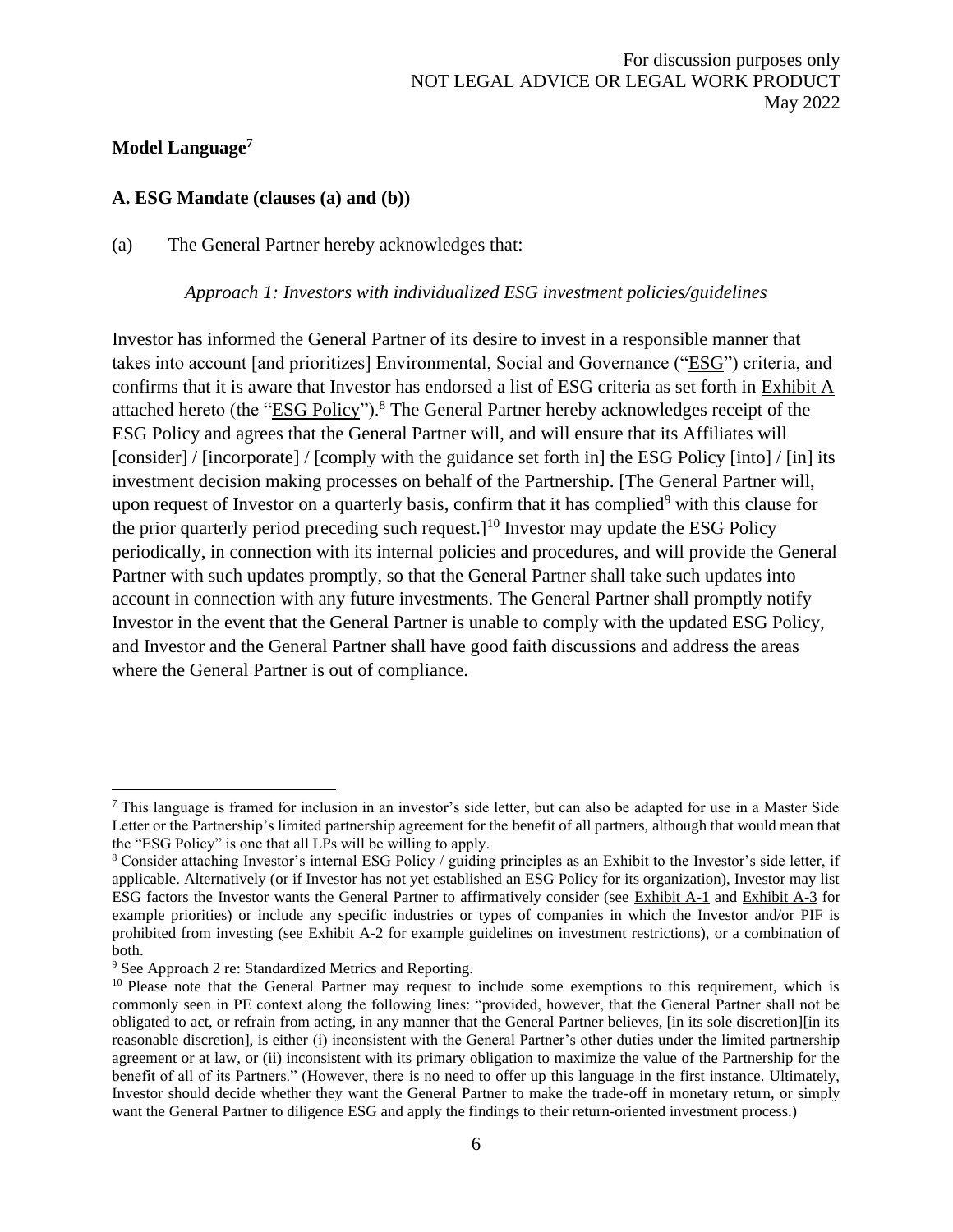# *Approach 2: Investors preferring to rely on standardized metrics, ratings, etc. or on the General Partner to recommend standardized metrics, ratings, etc.*

Investor has [committed to the application] [is a signatory to] of the [United Nations Principles of Responsible Investing ("UNPRI")] / [United Nations Guiding Principles on Business and Human Rights ("UNPBHR")] / [Task Force on Climate-related Financial Disclosures ("TCFD") guidelines] / [International Sustainability Standards Board Principles] / [The Value Reporting Foundation's Integrated Thinking Principles, Integrated Reporting Framework and/or SASB Standards] / [Global Reporting Initiative Sustainability Reporting Standards ("GRI")] / [Science-Based Targets ("SBTs")], $^{11}$  and the Investor [is committed to] / [requires] the [application of]/[compliance with] these Environmental, Social and Governance ("ESG") [criteria] / [metrics] / [standards] / [considerations] / [operations guidelines] / [disclosure frameworks] [with respect to the General Partner and investment manager] in the management of the Partnership / [with respect to potential portfolio companies of the Partnership] (the "ESG Principles").

## OR:

Investor has committed to investing in companies that promote the United Nations Sustainable Development Goals ("SDGs").

## OR:

Investor has committed to investing in companies consistent with ESG criteria, metrics, standards, guidelines and other considerations (including, but not limited to, operational guidelines for managers and disclosure frameworks for portfolio companies) (altogether, "ESG Investment Criteria") as recommended by the General Partner. [The General Partner and Investor shall mutually agree on a list of ESG Investment Criteria, which the General Partner shall incorporate into its investment decisions.] / [The General Partner has provided a list of ESG Investment Criteria to Investor, which Investor has approved and which the General Partner shall incorporate into its investment decisions.] Such list [is] / [will be] attached hereto as Exhibit A and may be amended from time to time by the General Partner with advance notice and consent of Investor.<sup>12</sup>

 $<sup>11</sup>$  These are just a few examples of standardized metrics, ratings and guidelines that may be included depending on</sup> each Investor's individual preferences and priorities. As the standards are quickly evolving (and some standards changing, merging or disappearing), and as new laws and regulations (both in the U.S. and aboard) come into effect or are being contemplated and impact the state of the market, please consider those standards that are most widely accepted as appropriate for the investment strategy, geography and sector as well as language to address successor frameworks.

<sup>&</sup>lt;sup>12</sup> This option may be helpful for Investors that do not already have internal ESG principles or frameworks, and/or have sufficient resources to research and evaluate third party resources, and would prefer to rely on the General Partner to initially propose appropriate ESG criteria, metrics, standards, and guidelines for Investor.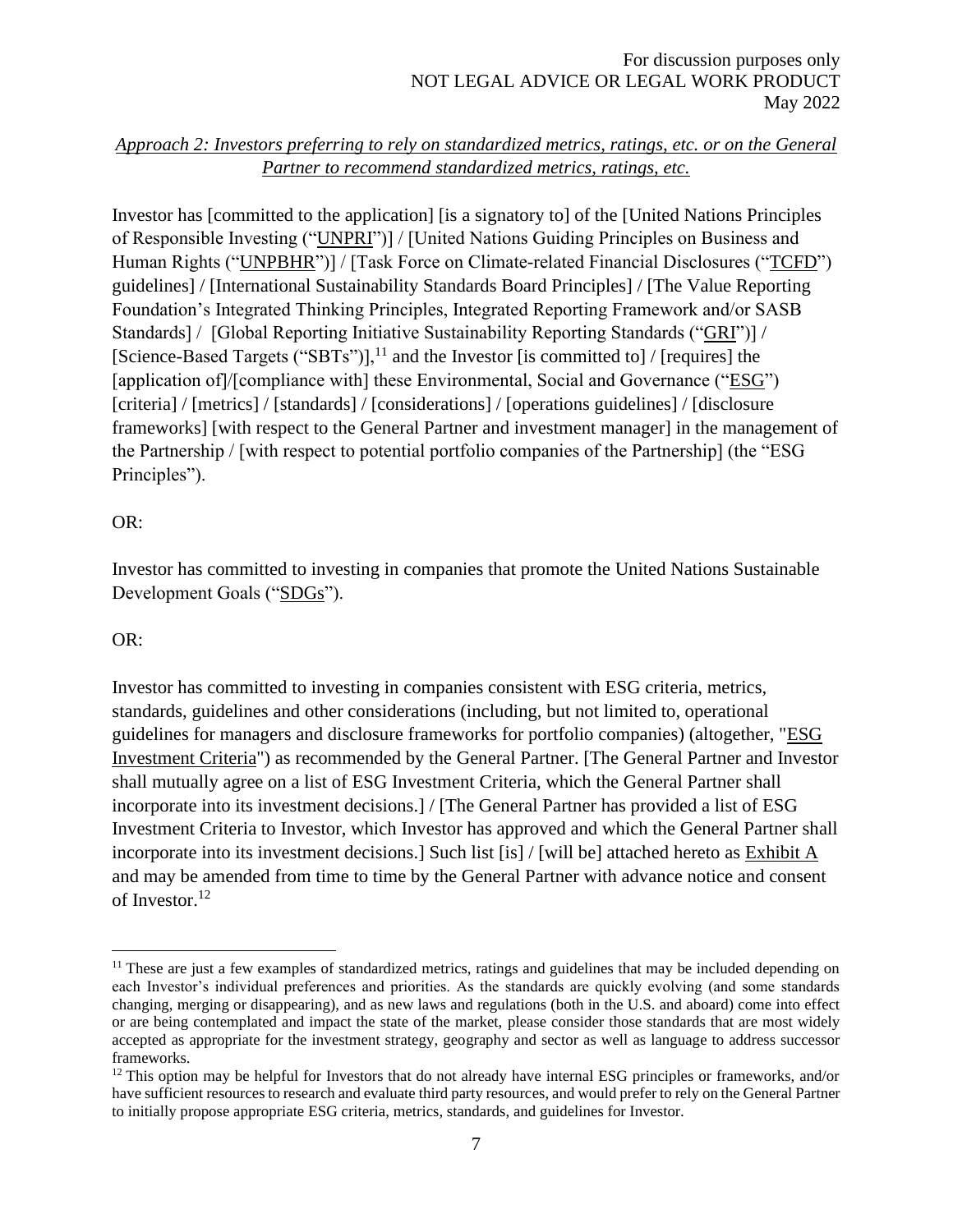(b) The General Partner will, and will ensure any Affiliate will, in addition to complying with all applicable laws and regulations relating to sustainable investing, [consider] / [incorporate] / [comply with the guidance set forth in] the above [ESG Principles] / [ESG Investment Criteria] in its investment decision making processes, consistent with and in acknowledgement of Investor's commitment to socially responsible investing, [status as a signatory of the [UNPRI] / [Impact Principles]/[ESG Principles], [as articulated in Investor's ESG investment policies and the ESG *Guiding Principles* provided to the General Partner, attached hereto as Exhibit A.]

#### AND/OR:

Investor has informed the General Partner that Investor is a signatory of the [United Nationssupported Principles for Responsible Investment ("UNPRI")] / [Operating Principles for Impact Management (the "Impact Principles")] (the "ESG Principles"). The General Partner represents and warrants that it is a signatory to the ESG Principles and has a commitment to upholding the ESG Principles set forth in such principles, where consistent with applicable law and regulation and its fiduciary responsibilities under the Partnership Agreement [and Investor's side letter]. [The General Partner agrees on its own behalf and on behalf of its Investment Manager to [take into consideration] / [comply with] the matters addressed by the ESG Principles in its own operations and in the evaluation of prospective investments for the Partnership.

#### <span id="page-7-0"></span>**B. Reporting Requirements on a Regular Basis (clause (c))**

(c) The General Partner shall, within [45] days after the end of each calendar year, deliver a report ("Annual Report") to Investor detailing the General Partner's investment and management activity on behalf of the Partnership and compliance with [the ESG Investment Considerations] / [the ESG Policy] / [clause [(a)] of this Agreement]. Such report shall, at minimum, include discussion of [(i) the General Partner's process of conducting research and diligence on and tracking ESG activities of portfolio companies for the Partnership, including with regard to each portfolio company's ESG governance, policies, and procedures, (ii) any stewardship activities conducted by the General Partner as part of their asset management activities for the Partnership,<sup>13</sup> and (iii) material developments in ESG matters at the portfolio companies in which the Partnership currently holds or has held a material position in the prior calendar year ("Material Portfolio Companies"),  $14$  in each case in a format generally consistent with  $\alpha$  and no less detailed in any material respect than)] the form reporting template attached hereto as Exhibit

<sup>&</sup>lt;sup>13</sup> In the current landscape, the General Partners may push back on creating a reporting obligation for stewardship activities, and even if this clause is successfully negotiated into the applicable agreement, the response may range depending on the General Partner.

<sup>14</sup> Investor and the General Partner should consider having a defined term for "material portfolio companies" based on what is reasonable and practical for that particular PIF's investment time horizon and strategy, or to agree on a process for making this determination going forward.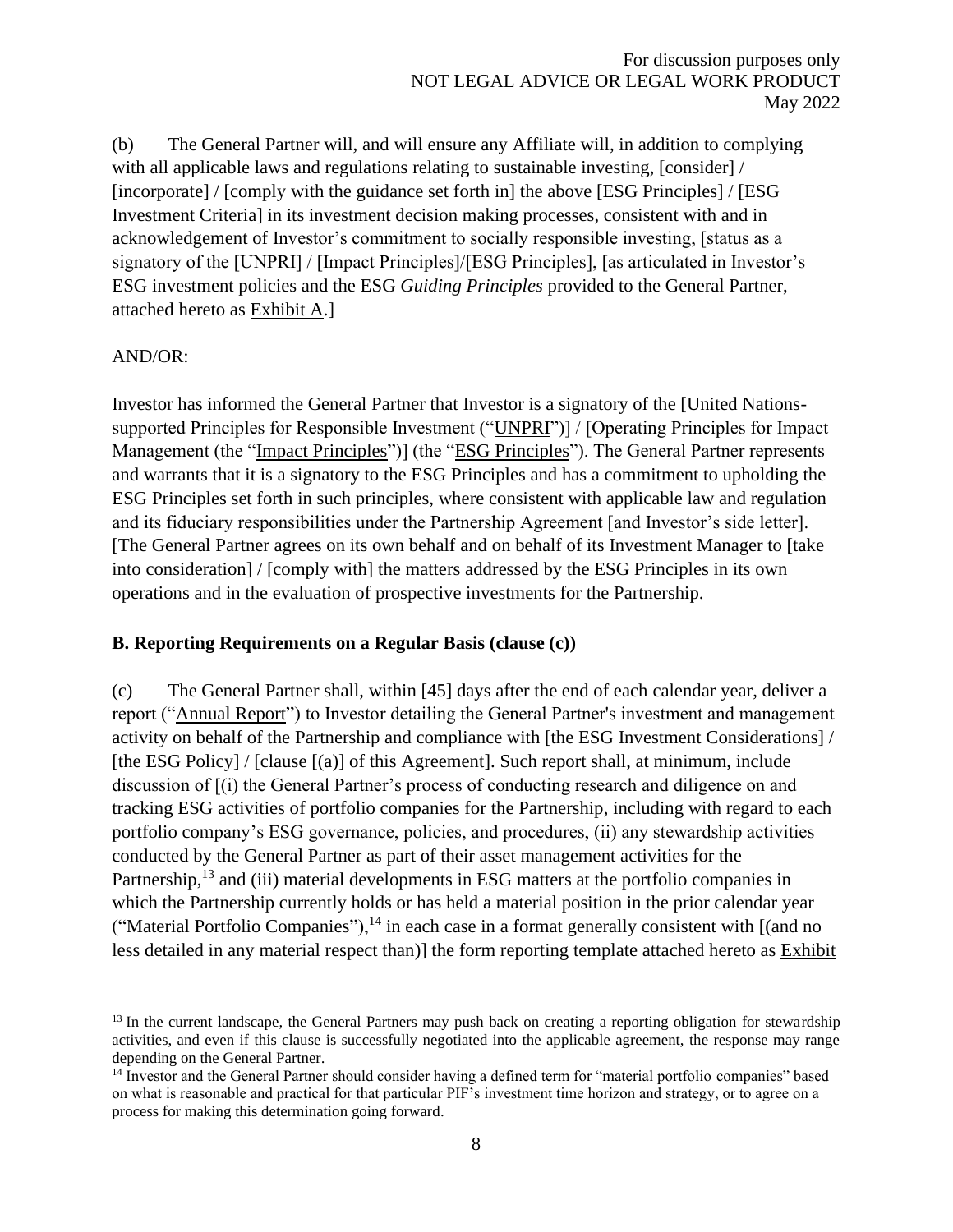$\underline{B}$ .<sup>15</sup>] [the General Partner shall promptly advise Investor in writing of any changes or planned changes to its research, diligence or tracking process involving ESG criteria.]

# <span id="page-8-0"></span>**C. Additional Interim Reports on Material Adverse Developments<sup>16</sup> (clause (d))**

(d) [Subject to applicable legal, regulatory and confidentiality obligations]<sup>17</sup> In addition to the Annual Report, the General Partner shall use [reasonable best] / [commercially reasonable] efforts (i) to notify Investor in writing with respect to any material adverse developments relating to ESG matters with respect to (x) the General Partner and its Affiliates, and (y) the Partnership and its portfolio companies, as soon as practicable after becoming aware of such developments in sufficient detail for Investor to understand the additional risks to its Partnership investment involved in such an adverse development, and (ii) provide updates on any corrective action that has been taken in respect thereof.

<sup>&</sup>lt;sup>15</sup> Agreeing on a specific format of the annual ESG report upfront will force the General Partner to be more thoughtful about tracking ESG performance and documenting material developments, which will help enhance the General Partner's accountability. This point may need to be negotiated in light of similar requirements from a number of partners (including those subject to the EU reporting regime and/or DFIs with long-established criteria) and stakeholders (e.g., Partnership lenders). In any event, if the reporting form is unrealistically detailed, the General Partner (and each portfolio company from which data is required) may find the obligations too burdensome and will struggle to provide helpful information.

<sup>&</sup>lt;sup>16</sup> This interim reporting requirement should be carefully negotiated. In the current market climate, Investors can expect that the General Partner will volunteer information on positive ESG developments without needing to agree to do so by contract. Investors may wish to clarify what they intend to do with the information about material adverse developments (e.g., engage at the LPAC level to discuss mitigation).

<sup>&</sup>lt;sup>17</sup> Managers will likely ask for these qualifiers, but it is up to Investor whether to give these in the first instance or wait until Managers affirmatively ask in the course of the negotiations.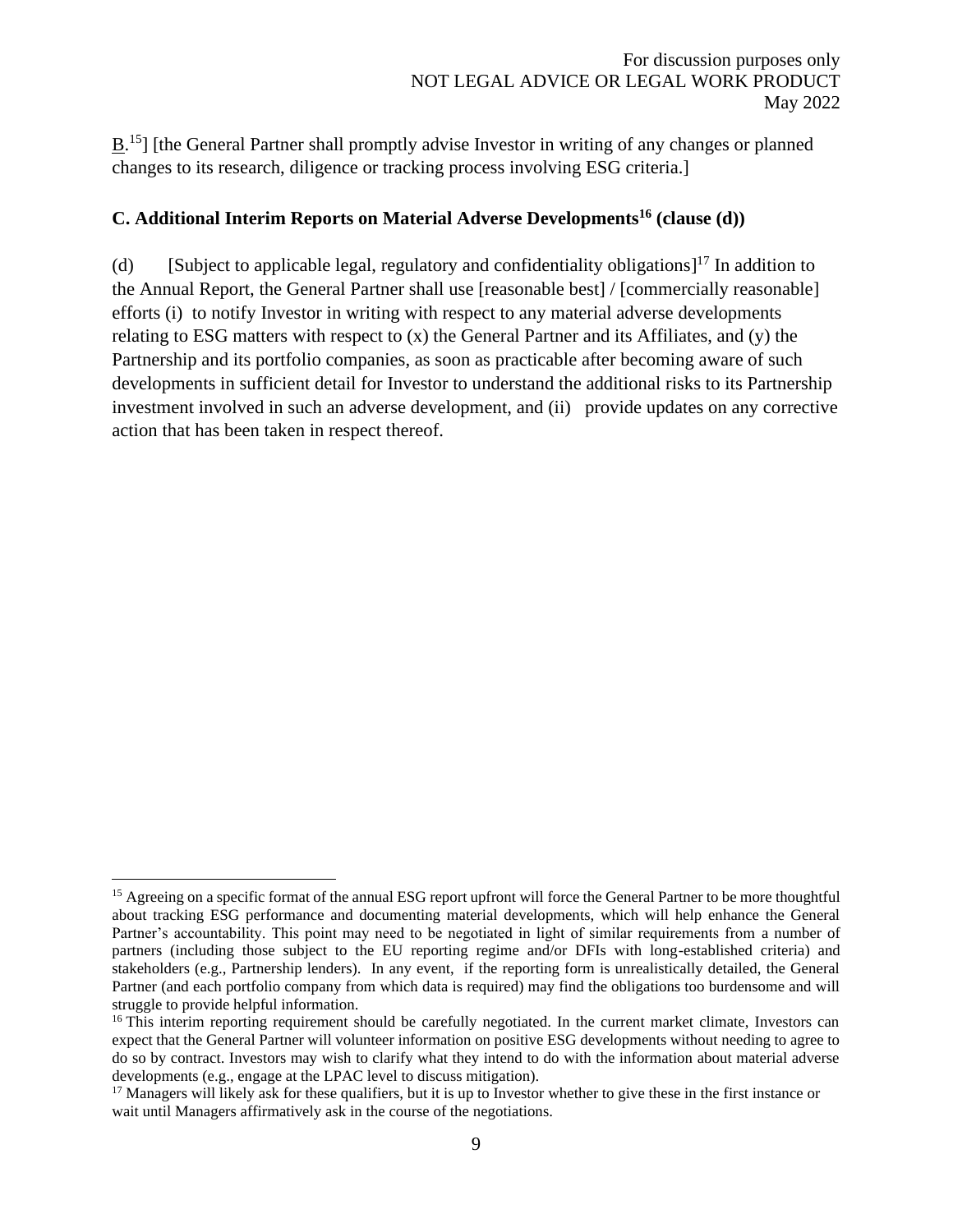# **Exhibit A-1**

# **Examples of ESG Factors**

<span id="page-9-0"></span>*These examples are not meant to be used wholesale in investment agreements; rather, these are meant for discussion purposes and to present possible frameworks for building ESG investment guidelines at the investor manager level and portfolio company level. Specific ESG factors and considerations should be tailored to the priorities and focus of each investor. The factors and considerations set forth in these examples are not meant to be representative of items that any given manager may accept and are not meant to be a comprehensive compendium of factors and considerations (for example, other considerations can include the ILPA Due Diligence Questionnaire 2.0, inclusive of Diversity Metrics Template as well as ESG sections on the United Nations Principles of Responsible Investing ("UNPRI") LP PE Responsible Investment Due Diligence Questionnaire*.

## **Sample Language #1**

We believe that responsible corporate behavior with respect to environmental, social and governance ("ESG") factors generally has a positive influence on long-term financial performance. As a long-term investor, we consider ESG factors in making investment decisions, with a particular emphasis on the below list of priorities. In analyzing the opportunities and risks inherent in any investment, we look to identify and mitigate ESG factors that are, or could become material to long-term financial performance. ESG opportunities and risks are monitored throughout the life of the investment.

- Prior to investment, the General Partner should perform an assessment of the ESG risks or opportunities of such investment, including due diligence of public disclosures, relevant company documents and any research materials from third party service providers, as well as direct engagement.
- We believe that active engagement by the General Partner is usually preferable to deploying additional filters for investments (beyond the investment restrictions set forth in the Partnership's limited partnership agreement and side letters), a process by which certain companies or entire industries can be precluded from consideration for investment based on ESG factors.<sup>18</sup> Divestment may be appropriate when exhaustive engagement has not result in satisfactory progress or risk mitigation.
- The General Partner should engage in a direct dialogue with companies to discuss concerns on ESG risks, in light of relative risk and size of holdings. All direct engagement activities

 $18$  If investment restrictions are to be expanded with respect to certain industries, samples are offered in Exhibit A-2.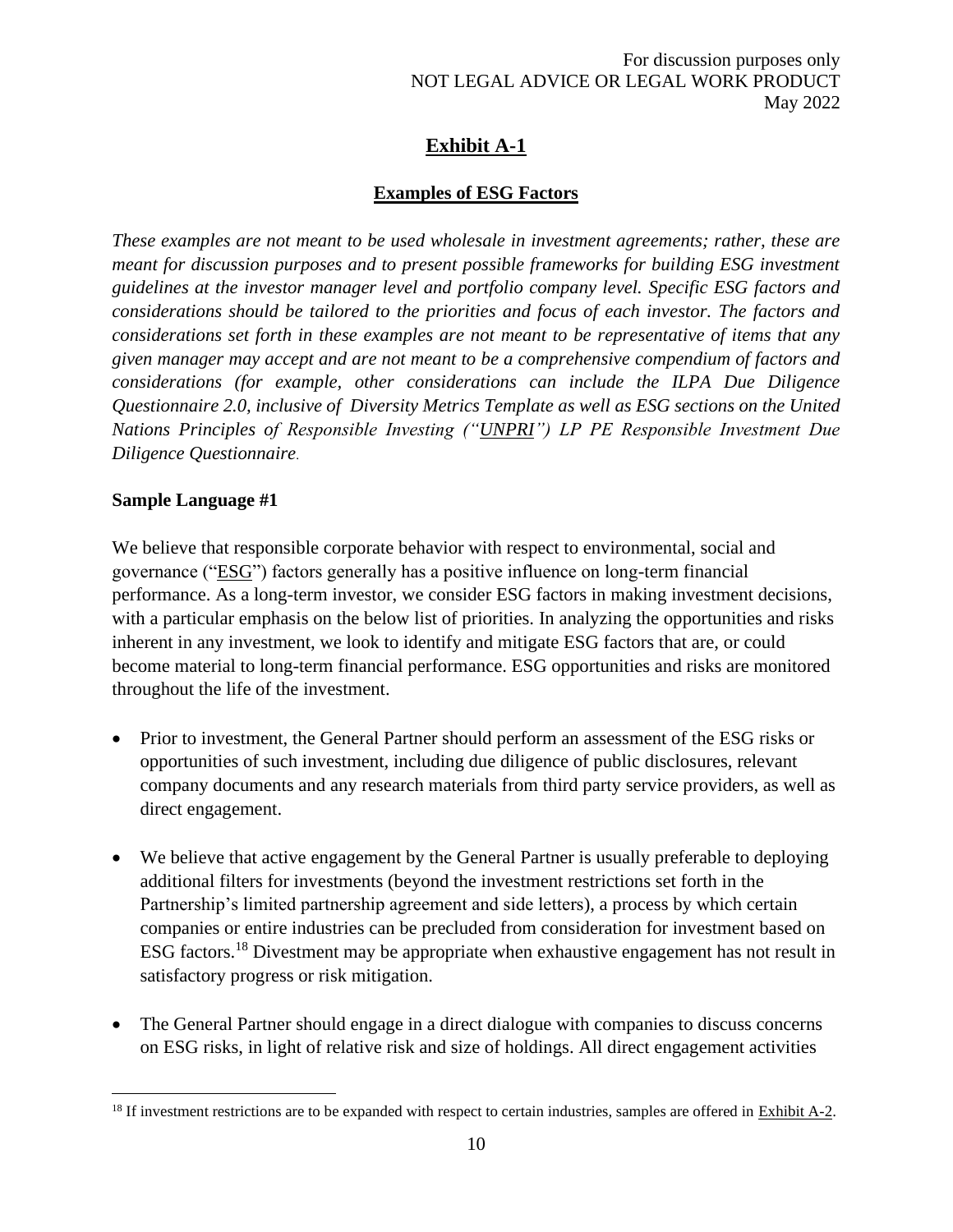should have a view towards the ultimate benefit to the value of our holdings. Our preference is to conduct direct engagements privately.

• [For PIFs that hold public equity positions: Proxy voting is an important component of the Investor's public equity engagement process: The General Partner is required to comply with the Voting Rights provisions set forth above with respect to any proxy voting relating to public equity positions held by the Partnership.]

We expect companies in which we invest, directly and indirectly, to not only comply with all applicable legal and regulatory regimes, but also use [reasonable best efforts / commercially reasonable efforts to] adhere to international best practices (including [UN Principles of Responsible Investing ("UNPRI")] / [UN Guiding Principles on Business and Human Rights ("UNPBHR")] / [Task Force on Climate-related Financial Disclosures ("TCFD")] / [International Sustainability Standards Board Principles]/[The Value Reporting Foundation's Integrated Thinking Principles, Integrated Reporting Framework and/or SASB Standards<sup>19</sup> / [Global Reporting Initiative Sustainability Reporting Standards ("GRI")] / [Science Based Targets ("SBTs")<sup>20</sup>) while implementing ESG policies.

## **Sample Language #2**

As a long-term investor, we proactively address and consider ESG factors as part of our investment strategy. In particular, we focus on: $21$ 

- Biodiversity
- Board quality and composition
- Climate change
- Community engagement
- Conduct, culture and ethics
- Diversity, equity and inclusion
- Social justice, including but not limited to [social, economic, racial, gender, sexual orientation, gender identity, access and other forms of inequality $]^{22}$
- Executive compensation

<sup>&</sup>lt;sup>19</sup> NOTE: Based on timing of publication, to be updated (along with CDSB) based on the new International Sustainability Standards Board process.

<sup>&</sup>lt;sup>20</sup> These are just a few examples of standardized metrics, ratings and guidelines that may be included depending on each Investor's individual preferences and priorities, and may need to be updated in line with future developments.

<sup>&</sup>lt;sup>21</sup> Investor should discuss with the General Partner how exactly Investor wants the General Partner to "focus on" any ESG factor set forth by Investor. For example, a focus on the diversity piece of diversity, equity and inclusion could relate to multiple aspects of diversity, including but not limited to gender identity, race, ethnicity, age, national origin, orientation, cultural identity and physical ability, and the target could be the board, management and/or the broader employee base. Investor should make sure General Partner is aligned on Investor's priorities and focus areas.

 $22$  These are examples that may be included, but Investor can tailor this list as appropriate.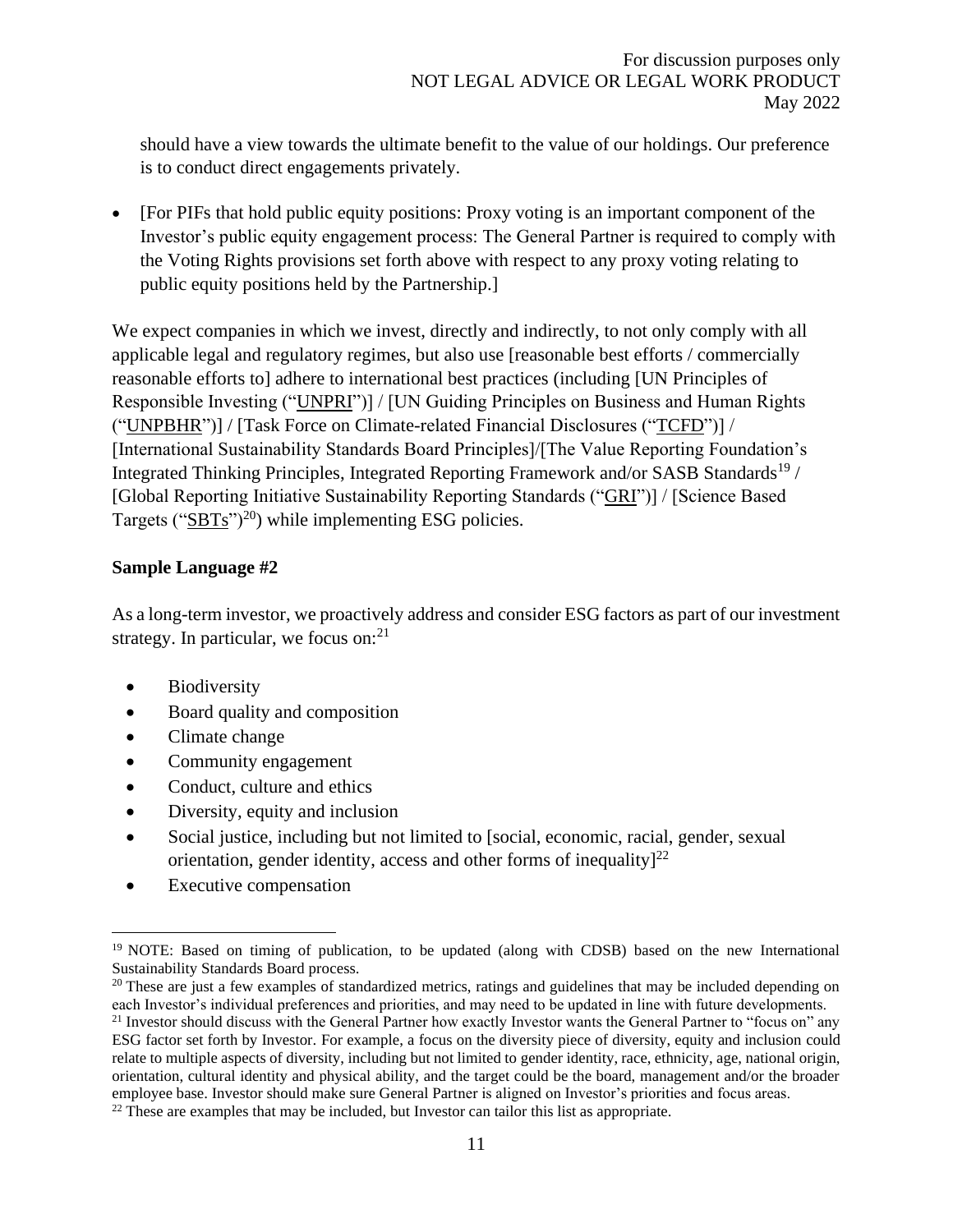- Health & safety
- Human capital management
- Natural resource efficiency
- Pollution & waste reduction
- Product safety
- Risk management, including cybersecurity and data privacy risks
- Shareholder protections and rights
- Supply chain risks
- $\bullet$  [...]

[In making decisions with regards to investments, the General Partner should perform an ESG assessment based on (but not limited to) the above factors, including due diligence of relevant company documents, public disclosures and any research materials from third party service providers, and an evaluation of the ESG risks and opportunities any potential portfolio company presents that may impact long-term value. We expect any companies considered to not only comply with all applicable legal and regulatory regimes, but also adhere to international best practices (including [UN Principles of Responsible Investing ("UNPRI")] / [UN Guiding Principles on Business and Human Rights ("UNPBHR")] / [Task Force on Climate-related Financial Disclosures ("TCFD")] / [International Sustainability Standards Board Principles] / [The Value Reporting Foundation's Integrated Thinking Principles, Integrated Reporting Framework and/or SASB Standards] / [Global Reporting Initiative Sustainability Reporting Standards (" $GRI$ ")] / [Science Based Targets (" $SBTs$ ")<sup>23</sup>) while implementing ESG policies.]<sup>24</sup>

# **Sample Language #3**<sup>25</sup>

Further to considering ESG factors and consistent with Investor's policies regarding diversity, equity and inclusion, the General Partner, and the Investment Manager agree to consider:

• creating a (or reviewing its existing) diversity, equity and inclusion policy with an eye toward (i) ensuring the structures and practices of the General Partner and the Investment Manager create conditions that promote full inclusion of racially and ethnically diverse groups, other underrepresented groups such as the LGBTQ+ community, and women throughout all facets of the General Partner's and the Investment Manager's organization

<sup>&</sup>lt;sup>23</sup> These are just a few examples of standardized metrics, ratings and guidelines that may be included depending on each Investor's individual preferences and priorities (for example, the Investor seeks the General Partner to favor companies that follow SASB or GRI criteria in their disclosures and to negatively weigh companies that do not). <sup>24</sup> Investors should specify how the investor thinks about the list of topics and how a manager should incorporate them into investment decision considerations.

 $25$  This language is intended as an option to include in a side letter or investment management agreement, which would be the applicable location for an LP in a PIF to request such language, to the extent the General Partner/Investment Manager do not already have this policy. Alternatively, this could be handled as a diligence matter rather than as a contractual obligation, depending on the Investor's own process and preferences.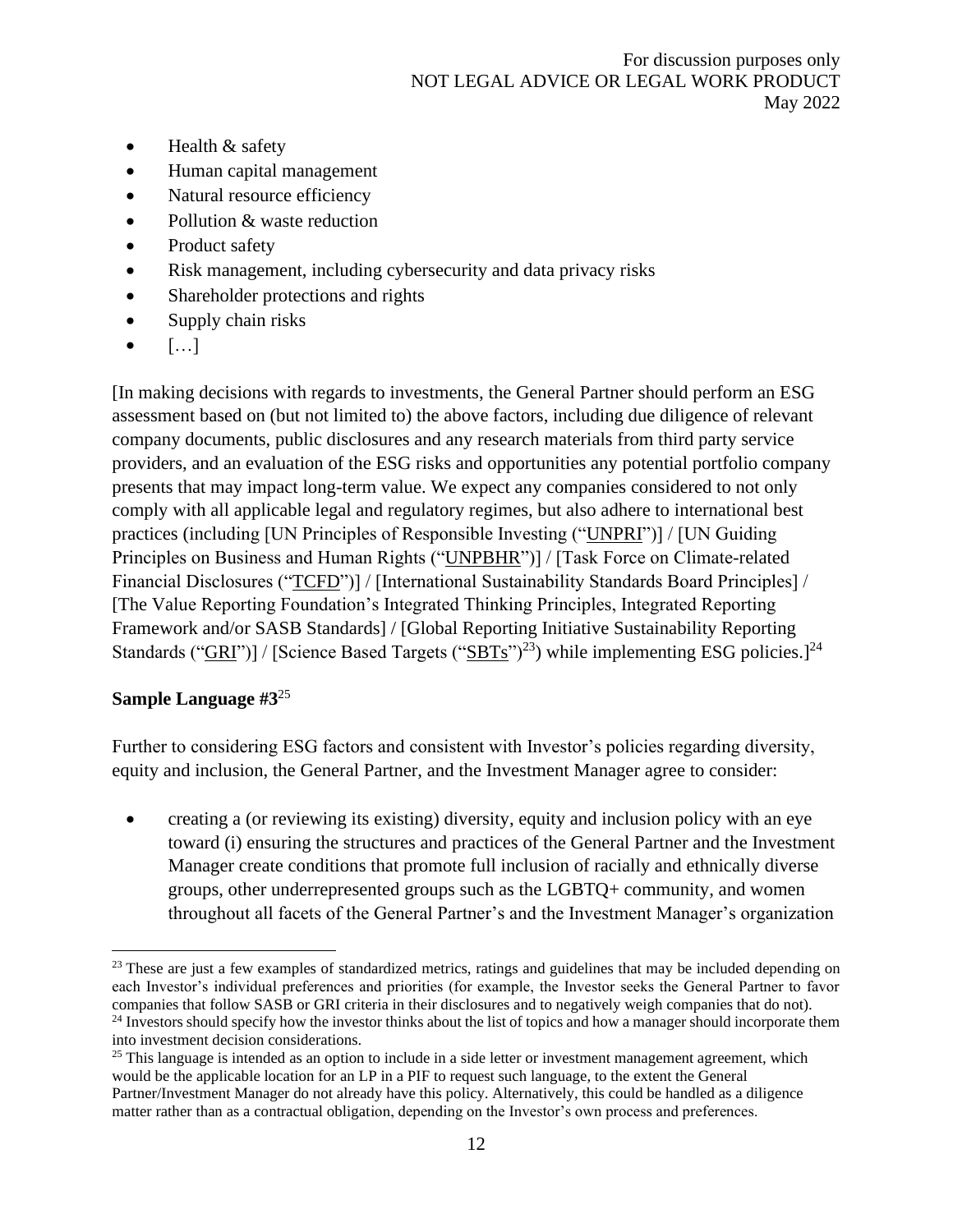and the portfolio company, and (ii) designing ways to measure the policy's effectiveness and impact. Such policy would also provide a framework to assess, acknowledge and remove any possible elements that would impede progress toward a fully diverse and inclusive organization;

- including as part of such diversity, equity and inclusion policy, broader hiring, nurturing and retention efforts, to increase the participation of full inclusion of racially and ethnically diverse groups, other underrepresented groups such as the LGBTQ+ community, and women throughout the General Partner's and the Investment Manager's organizational ecosystem, including (as relevant and consistent with the General Partner's and the Investment Manager's fiduciary duties to the investment funds it manages, if any), its management teams, investment staff, portfolio company boards, portfolio company management teams, consultants, advisors and professional service providers. Hiring initiatives might include, among other things, engaging in nontraditional recruitment efforts, such as including historically black colleges and universities to the roster of targeted under-graduate and graduate institutions as well as sponsoring internships and/or partnering with development programs targeting racially and ethnically diverse groups, other underrepresented groups such as the LGBTQ+ community, and women to access and cultivate an internal talent pool; and
- completing, on a voluntary basis, information regarding the foregoing when providing Investor's [quarterly/annual] reports.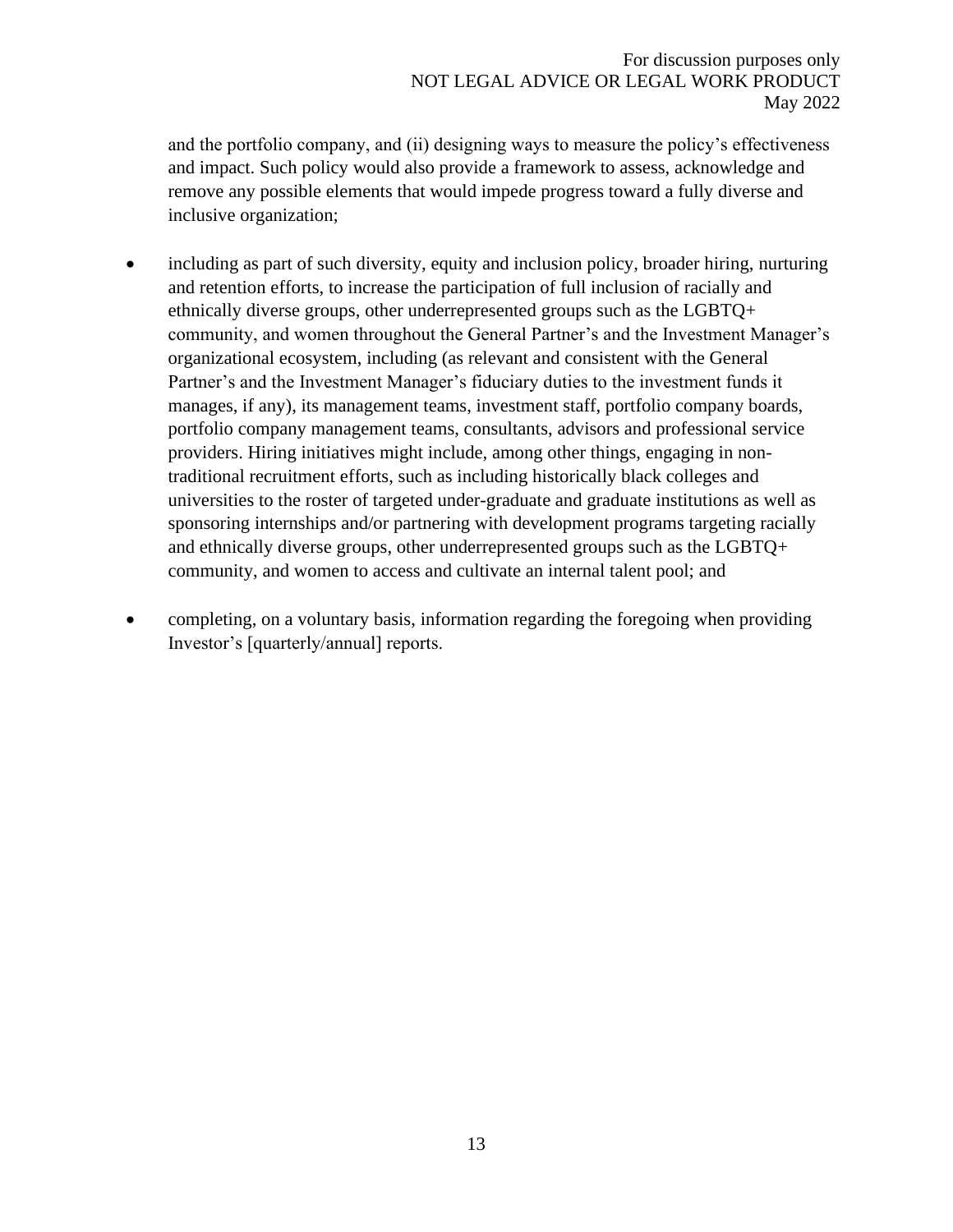# **Exhibit A-2**

# **Examples of Investment Restrictions<sup>26</sup>**

<span id="page-13-0"></span>*This sample language and examples of Prohibited Investments are not meant to be used wholesale in agreements; rather, these are meant for discussion purposes and to present possible frameworks for building ESG investment guidelines as required by investor policies. Some investors may have policies that will require these restrictions for the fund as a whole and therefore are gating consideration; other investors are willing to permit the fund to make investments prohibited by their policies so long as the investor has an excuse right. The language offered below is intended to address those investors that require to be excused from prohibited investments, but specific ESG guidelines, restrictions and considerations should be tailored to the priorities and focus of each investor. The guidelines, restrictions and descriptions set forth in these examples are not meant to be representative of items that any given manager may accept, and are not meant to be a comprehensive compendium of factors and considerations. For example, some investors may wish a further right to withdraw if more than a certain percentage of the fund's assets are in Prohibited Investments, whether or not they have an excuse right, since that concentration of assets in Prohibited Investments reflects a material departure from the Partnership portfolio discussed with the sponsor in advance of the investor's investment.<sup>27</sup>* 

Each of the General Partner and the Partnership acknowledges that the Investor is subject to investment policies (the "Policies") precluding its participation in any investment in (i)  $\lceil \quad \rceil$ , (ii) [\_\_\_], and (iii) [\_\_\_\_\_]. Accordingly, as required by each of the Policies, the Investor shall be excluded from Prohibited Investments and therefore shall not have to contribute to the Partnership any capital (including expense contributions) in respect of a Prohibited Investment or any follow-on investment thereto. At the time of any capital call or distribution relating to a Prohibited Investment, the General Partner shall notify the Investor of any Prohibited Investment made (or to be made) by the Partnership from which the Investor was (or will be) excluded. The Investor shall have the right to ask questions and get additional information about any proposed investment as may be reasonably necessary for it to independently determine whether a proposed investment is a Prohibited Investment. In the event that a capital contribution in respect of a Prohibited Investment is made by the Investor in contravention of this provision, the General

<sup>&</sup>lt;sup>26</sup> Investors to consider the balance of adhering to principles by not investing in certain stocks (such as these investment restrictions) versus investing in stocks to create change. Investors should consider the headline risk of investing in certain industries, as well as opportunities presented by active ownership to encourage greater engagement on best-efforts basis with companies that adhere to good disclosures or practices. Investors should also consider the advantages and disadvantages of exclusion consistent with fiduciary duty, which may involve factors such as eliminating uncompensated risk, impact on long-term value creation and relative benefits of engagement.

<sup>&</sup>lt;sup>27</sup> For other investment restrictions, note that the International Finance Corporation also maintains Exclusion Lists defining the types of projects the IFC does not finance at

https://www.ifc.org/wps/wcm/connect/topics\_ext\_content/ifc\_external\_corporate\_site/sustainability-at-ifc/companyresources/ifcexclusionlist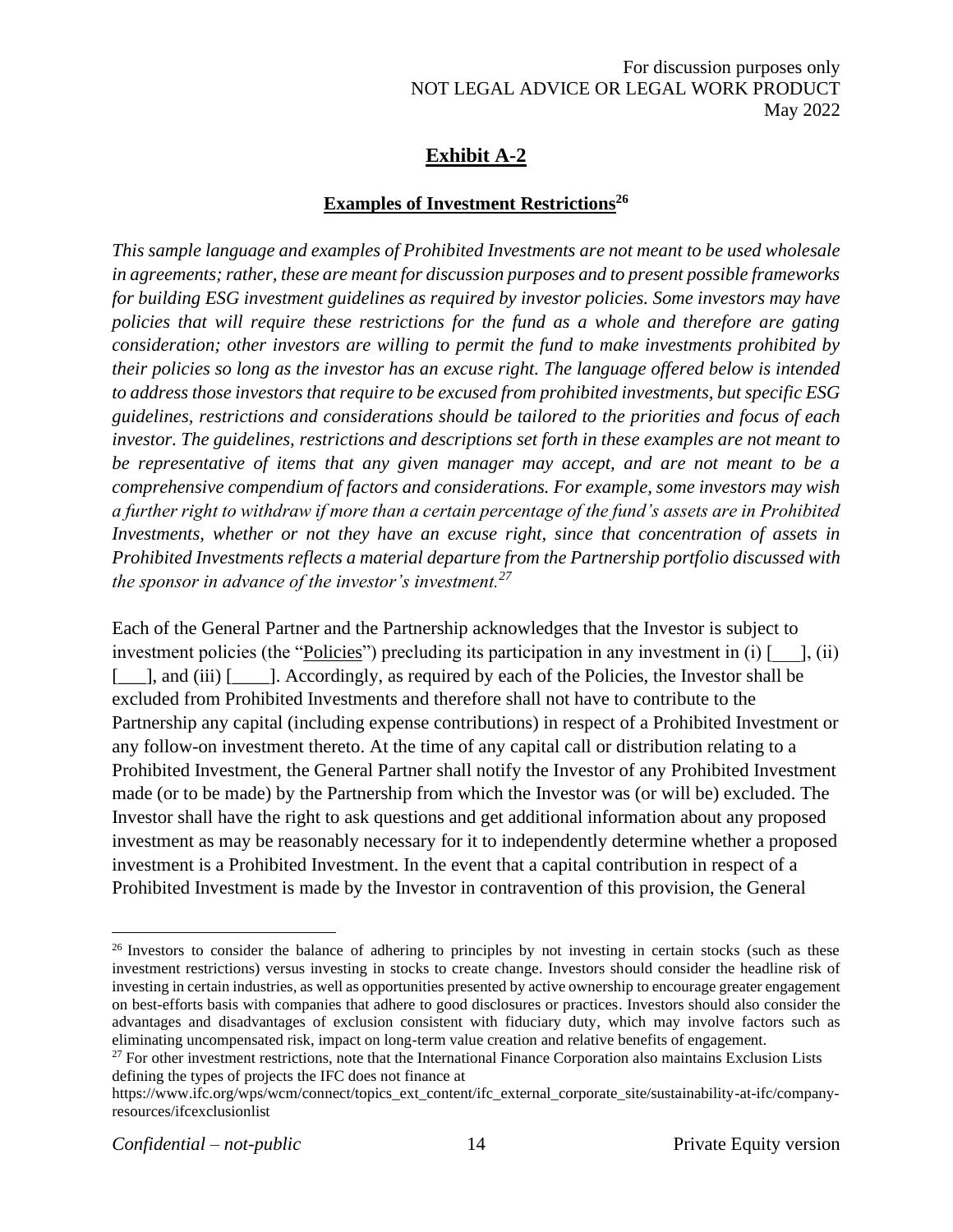Partner shall promptly refund such amount immediately upon becoming aware of such capital having been contributed in respect of a Prohibited Investment.

### **Example "Prohibited Investments" (broader guidelines):**

- companies whose principal field of activity is the production of cluster munitions, biological weapons and chemical weapons
- companies whose principal field of activity is the production of nuclear weapons (excluding companies that are only engaged in transactions with countries that are approved by the United Nations for the purpose of holding and maintaining existing nuclear weapons)
- any company engaged in a transaction violating the Treaty on the Non-Proliferation of Nuclear Weapons
- any securities categorized as tobacco under code 302030 of the Global Industry Classification Standard
- companies operating casinos and other types of gaming/gambling operations including online gambling/gaming
- companies operating in the Adult Entertainment sector
- companies that perform animal testing
- companies that manufacture, sell, purchase or use weapons, platforms for weaponry or material parts of a weapon or platform for weaponry
- companies that derive [material] / [substantial] revenue<sup>28</sup> from privatized incarceration facilities

## **Example "Prohibited Investments" (more specific guidelines):**

[For the avoidance of doubt, indirect support includes (but is not limited to), investments such as general purpose investments, where the use of proceeds is known (or should reasonably be known) and materially supports prohibited activities.]

- **Chemicals**. Companies that [directly or indirectly]<sup>29</sup> manufacture:
	- (a) Chemical weapons.

<sup>&</sup>lt;sup>28</sup> Investors should consider defining the threshold of "[material revenue"] / ["substantial revenue"] to avoid ambiguity and, to the extent possible, provide a numerical threshold so that there is no guesswork involved for the General Partner and the request is easier to execute (i.e., a company that derives at least 5-10% of its revenue from owning, operating or providing services to such prisons).

 $^{29}$  This optional language contemplates scenarios where one or more of the Fund's portfolio companies directly (or indirectly through subsidiaries) engages in the activity, as opposed to scenarios where the portfolio company has significant business relationships with third parties (e.g., contractors, service providers, vendors, etc.) that engage in the activity. Investor may adapt the language to cover the latter category.